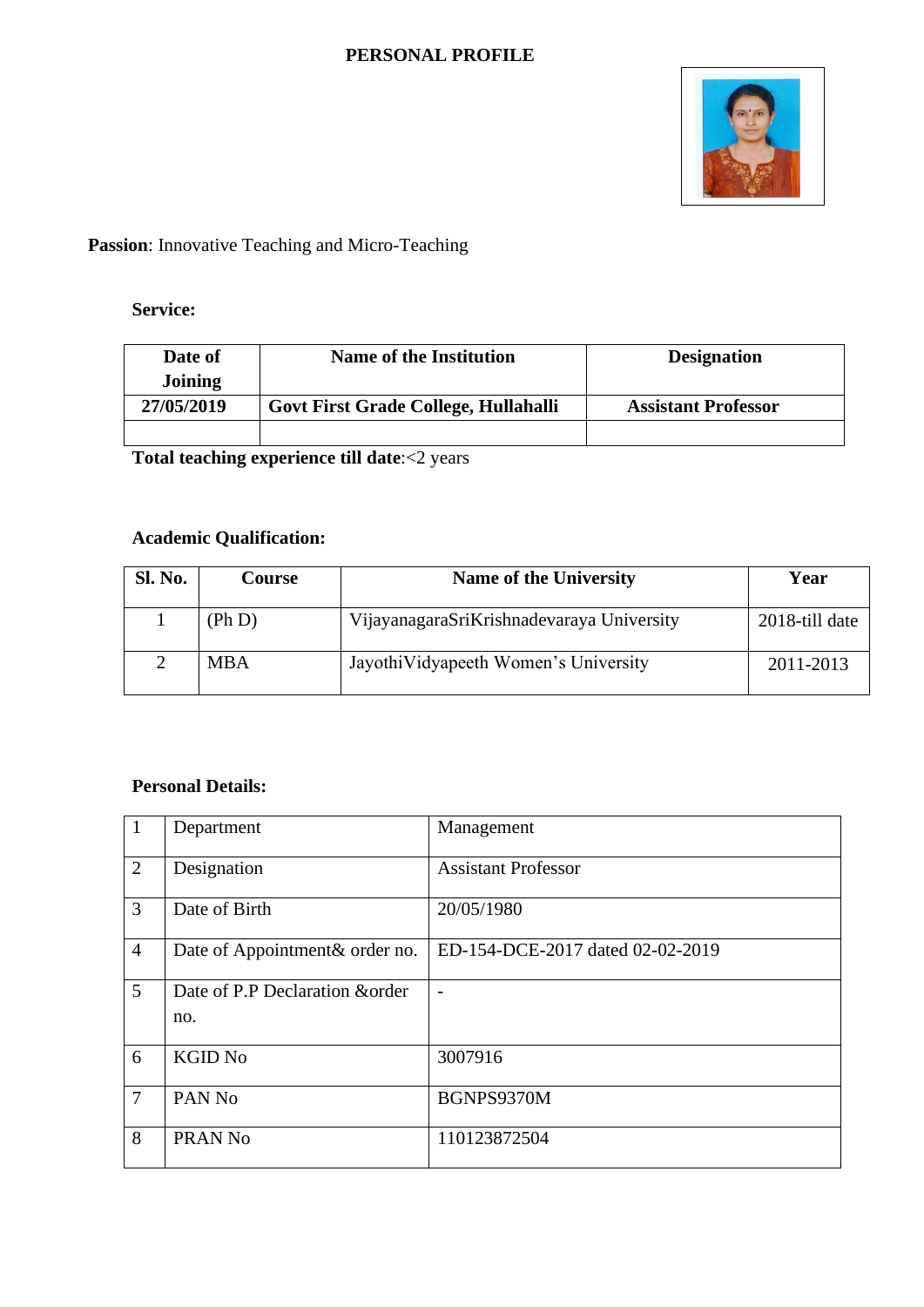| 9             | Aadhaar No  | 350919080184                |
|---------------|-------------|-----------------------------|
| 10            | Voter ID No | XUT2983484                  |
| <sup>11</sup> | Passport No |                             |
| 12            | E-Mail      | sakhi.bindhulatha@gmail.com |
| 13            |             |                             |
|               | Contact no  | 953545176                   |

# **Professional Courses Completed during the Service:**

| Sl.No.       | Course                                   | <b>Held</b> at                                                                                                   | Duration $(from - to-)$                                  |
|--------------|------------------------------------------|------------------------------------------------------------------------------------------------------------------|----------------------------------------------------------|
| $\mathbf{1}$ | <b>Orientation Course</b>                | Jawaharlal Nehru Technological<br>University, Kukatpally,<br>Hyderabad                                           | Jan 20 <sup>th</sup> 2020 to Feb 8 <sup>th</sup><br>2020 |
| 2            | <b>Refresher Course</b>                  | Yet to complete 1 year from the<br>date of completion of Orientation<br>Course to apply for Refresher<br>Course. | <b>NA</b>                                                |
| 3            | <b>Teacher Empowerment</b><br>Training   | $\overline{a}$                                                                                                   |                                                          |
| 5            | <b>Computer Literacy</b><br>Examination. | RYMEC, Ballari - 583104                                                                                          |                                                          |
| 6            | <b>Refresher Course</b>                  | Yet to complete 1 year from the<br>date of completion of Orientation<br>Course to apply for Refresher<br>Course. |                                                          |
| 7            | Any other                                | 21 days of Mandatory Foundation<br>Course Conducted by Higher<br>Education Academy, Dharwad.                     | Oct $08th 2019$ to Oct<br>29th 2019                      |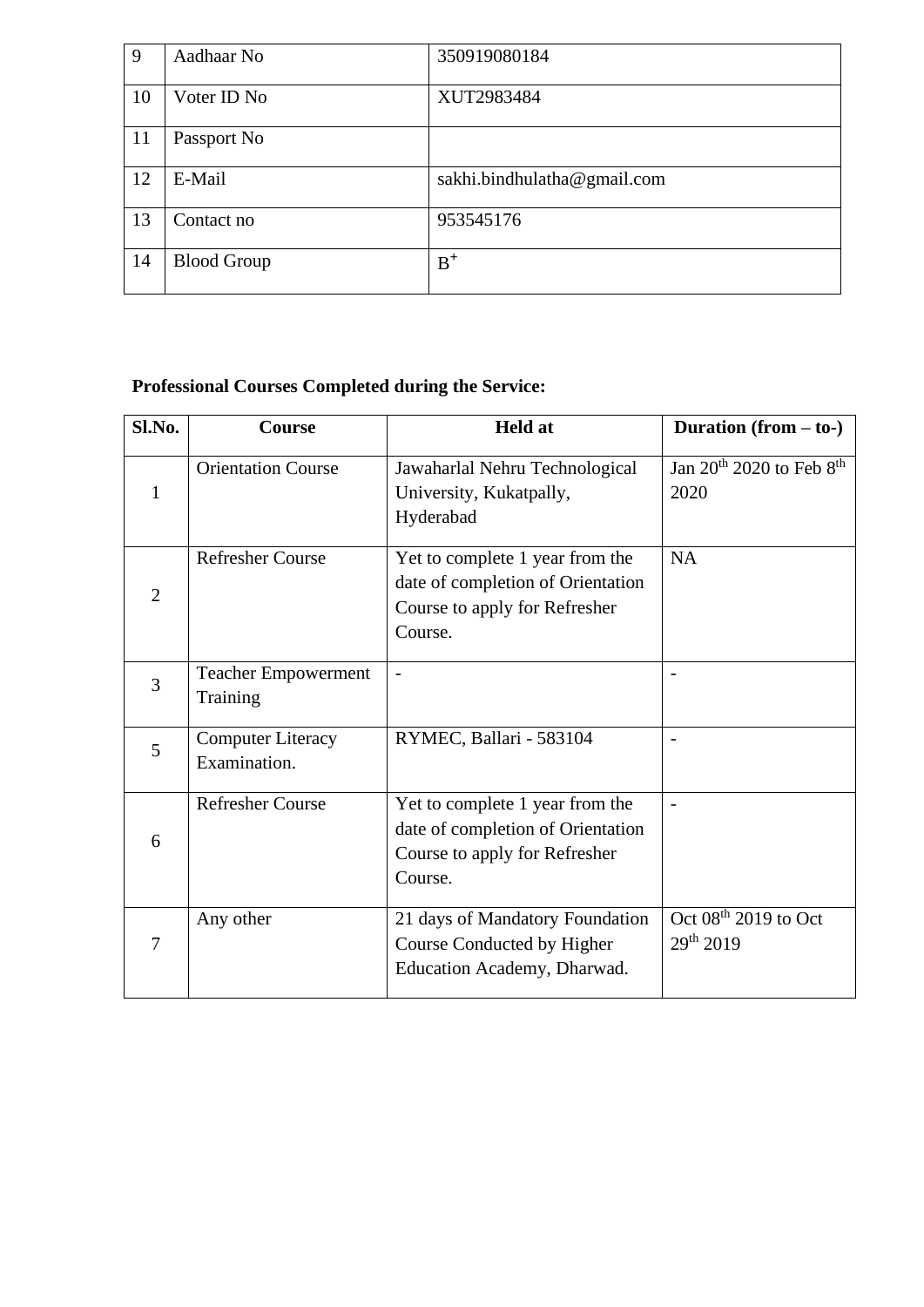## **Details of Participation and Paper presentation, publications in International/National/State level seminars, conferences and Workshops and Programmes Organized:**

| Sl.            | Topic                                                                                                                                                                 | Seminar/Conference/        | Place                                                                                                                                                                                                             | Date                                  | Mode                                             |
|----------------|-----------------------------------------------------------------------------------------------------------------------------------------------------------------------|----------------------------|-------------------------------------------------------------------------------------------------------------------------------------------------------------------------------------------------------------------|---------------------------------------|--------------------------------------------------|
| No.            |                                                                                                                                                                       | Workshop/Article           |                                                                                                                                                                                                                   |                                       | (presented/<br>participated)                     |
| $\mathbf{1}$   | Online Tools &<br>Software for<br>Remote Teaching -<br>Learning                                                                                                       | Online Workshop            | Online - Conducted<br>by UGC-HRDC,<br>JNTUH, Hyderabad                                                                                                                                                            | 24/04/20<br>20 and<br>25/04/20<br>20  | Participated<br>and<br>successfully<br>completed |
| $\overline{2}$ | <b>International Multi-</b><br>Disciplinary<br>Academic Web<br>Conference 2020                                                                                        | Web-Conference             | Web-Conference<br>Conducted by Surana<br>College, Bangalore                                                                                                                                                       | 29/05/20<br>$20 \&$<br>30/05/20<br>20 | Presented                                        |
| $\overline{2}$ | <b>Advanced Concepts</b><br>For Developing<br><b>MOOCS</b>                                                                                                            | Two Weeks FDP              | Online - Conducted<br>by Teaching<br>Learning Centre of<br>Ramanujan College,<br>University of Delhi.<br>Sponsored by MHRD<br>PanditMadan Mohan<br>MalaviaNational<br><b>Mission for Teachers</b><br>and Teaching | 02/07/20<br>$20$ to<br>17/07/20<br>20 | Participated<br>and<br>successfully<br>completed |
| 3              | Emerging<br><b>Innovative Trends</b><br>in the Pedagogy of<br><b>Quality Research</b><br>Paper Writing and<br>Publishing in Top-<br>notch Journals Tips<br>&Tehniques | <b>International E-FDP</b> | Online - Conducted<br>by C Abdul Hakeem<br>College of<br>Engineering and<br>Technology in<br>collaboration with<br>MHRD'S Innovation<br>Cell (Govt of India)                                                      | 24/07/20<br>$20$ to<br>29/07/20<br>20 | Participated<br>and<br>successfully<br>completed |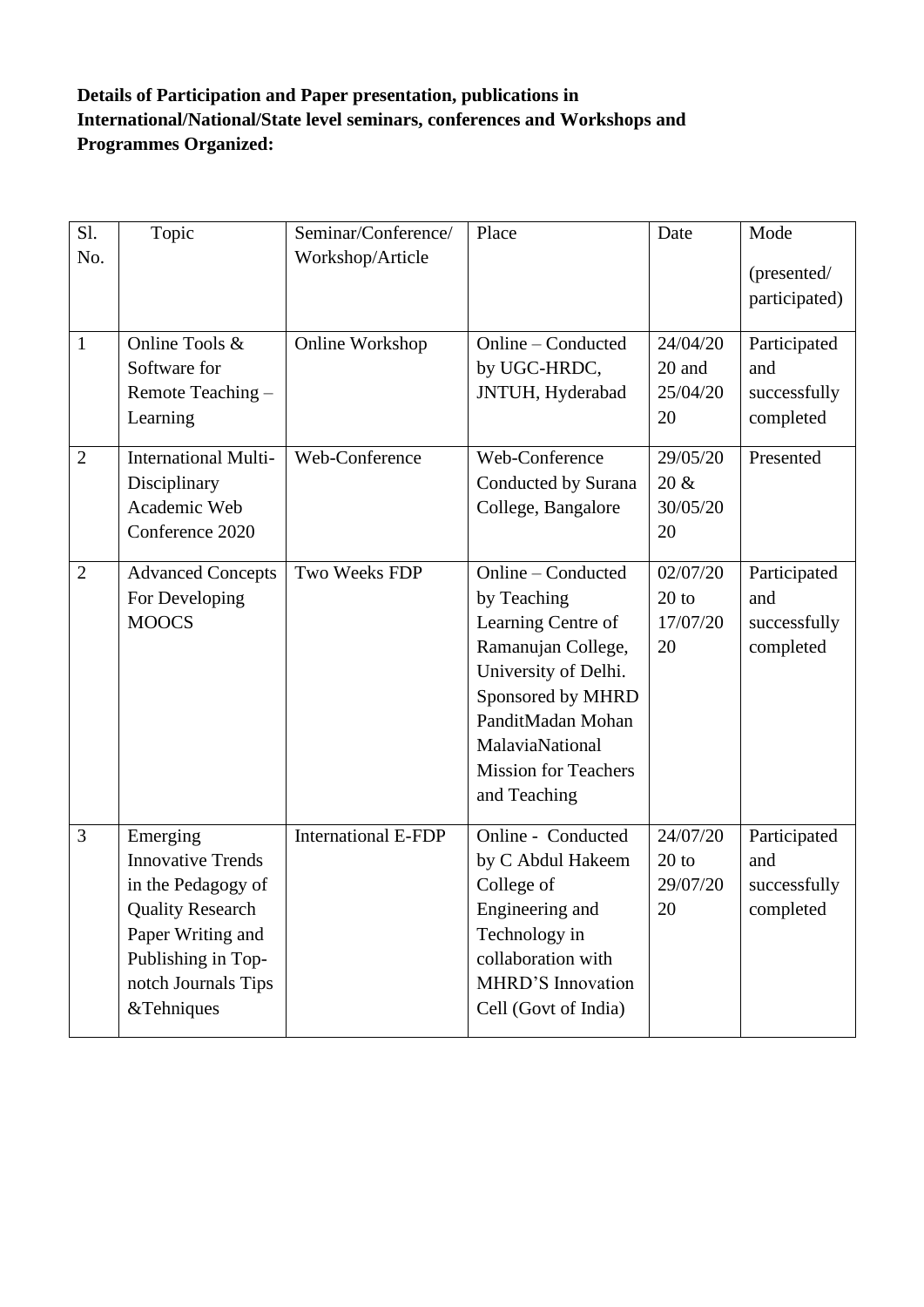| $\overline{4}$<br>5 | Use of Statistical<br>Tools &<br>Techniques for<br><b>Social Science</b><br>Research.<br><b>Cyber Security</b>                                        | Online Workshop<br>One Week FDP under<br>PanditMadan Mohan<br>MalaviaNational<br><b>Mission for Teachers</b><br>and Teaching | Online - conducted<br>by Davangere<br>University<br>Gadag | 20/04/20<br>$20$ to<br>23/04/20<br>20<br>16/09/20<br>19 <sub>to</sub><br>21/09/20<br>19 | Participated<br>and<br>successfully<br>completed<br>Participated<br>and<br>successfully<br>completed                  |
|---------------------|-------------------------------------------------------------------------------------------------------------------------------------------------------|------------------------------------------------------------------------------------------------------------------------------|-----------------------------------------------------------|-----------------------------------------------------------------------------------------|-----------------------------------------------------------------------------------------------------------------------|
| 6                   | 8 <sup>th</sup> International<br>Conference on<br><b>Managing Human</b><br>Resources at the<br>Workplace                                              | (PMMMMTT)<br>International<br>Conference                                                                                     | SDMIMD, Mysore                                            | 6/12/201<br>9 and<br>7/12/201<br>9                                                      | Presented                                                                                                             |
| $\overline{7}$      | HR Metrics &<br>Analytics                                                                                                                             | Workshop                                                                                                                     | SDMIMD, Mysore                                            | 5/12/201<br>9                                                                           | Participated                                                                                                          |
| 8                   | Innovative<br>Teaching in Higher<br><b>Education:</b><br><b>Accelerate Student</b><br>Learning Towards<br>21 <sup>st</sup> Century Skills             | <b>FDP</b>                                                                                                                   | Vidyavardhaka<br>College of<br>Engineering, Mysore        | 29/07/<br>2019                                                                          | Participated<br>and<br>successfully<br>completed                                                                      |
| 9                   | Contributions of<br>Rajarishi Krishna<br>Raja Wadiyar IV<br>for the development<br>of Mysore Province<br>as Depicted in<br><b>Historical Records.</b> | <b>National Seminar</b>                                                                                                      | GFGC, Bannur,<br>Mysore District.                         | 11/07/20<br>19 and<br>12/07/20<br>19                                                    | Attended<br>(Guided two<br>girl students<br>of GFGC,<br>Hullahalli in<br>preparing<br>and<br>presenting<br>the paper) |
| 10                  | <b>Career Counseling</b><br>Programme on<br>Chartered<br><b>Accountant Course</b><br>&Profession                                                      | <b>Career Counseling</b><br>Programme                                                                                        | GFGC, Hullahalli,<br>Lien College                         | 05/03/20<br>20                                                                          | Organized<br>the<br>Programme                                                                                         |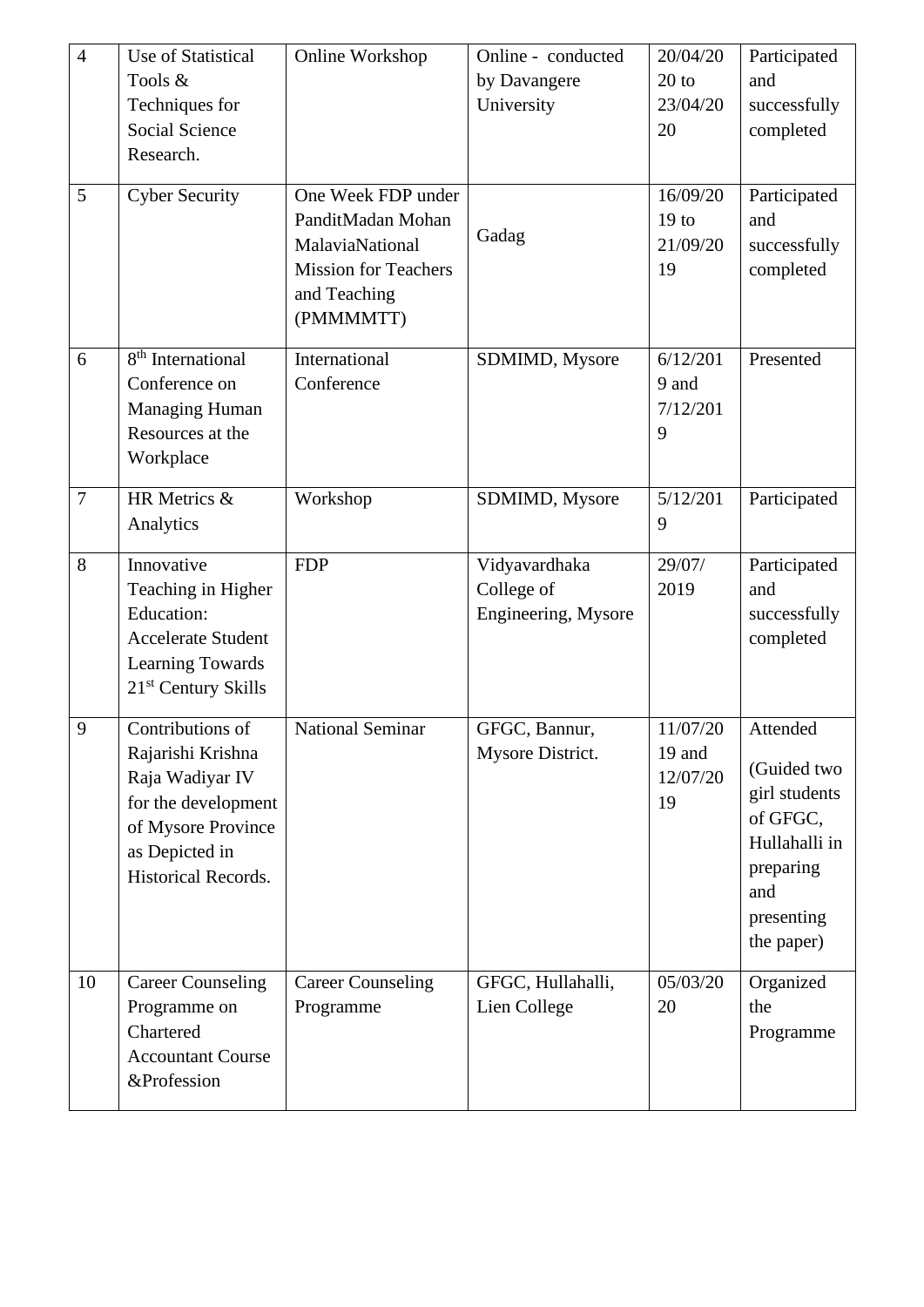|               |   | Total |   |   | During entire Service | During last<br>5 years |  |
|---------------|---|-------|---|---|-----------------------|------------------------|--|
|               | A |       | R | A |                       | $\mathbf{\Gamma}$      |  |
| International |   |       |   |   |                       |                        |  |
| National      |   |       |   |   |                       |                        |  |
| Uni/Regional  |   |       |   |   |                       |                        |  |
| ocal.         |   |       |   |   |                       |                        |  |

Conferences/Symposium/Workshops – Attended, presented and lectures delivered

A – attended, P – Presented, R – Resources Person

# **Research Articles/Books published:**

|                        | Level                   | Total          | <b>Before</b>  | After          | During       |
|------------------------|-------------------------|----------------|----------------|----------------|--------------|
|                        |                         | (in numbers)   | joining        | joining        | the last 5   |
|                        |                         |                | service        | service        | years        |
| Research               | International           | 1              |                | 1              | 1            |
| articles               | (ISSN)                  |                |                |                |              |
|                        | 2249-7455               |                |                |                |              |
|                        | National                | 1              | $\blacksquare$ | $\mathbf{1}$   | $\mathbf{1}$ |
|                        | (ISBN)978-93-           |                |                |                |              |
|                        | 83302-41-3              |                |                |                |              |
| Conference proceedings |                         |                |                |                |              |
| Subject                | National                |                |                |                |              |
| <b>Books</b>           | state level             |                |                |                |              |
|                        | Local publishers        |                |                |                |              |
| Chapters in            | National                |                |                |                |              |
| knowledge              | state level             |                |                |                |              |
| based                  | Local publishers        |                |                |                |              |
| volumes                | University /            |                |                |                |              |
|                        | Regional                |                |                |                |              |
| Academic               | <b>Creative books</b>   |                |                |                |              |
|                        | (Poems/Drama)           |                |                |                |              |
|                        | Criticism               |                |                |                |              |
|                        | Reviews                 |                |                |                |              |
|                        | Translation             |                |                |                |              |
| Non                    | <b>Popular Articles</b> |                |                |                |              |
| Academic               | Local news papers       |                |                |                |              |
|                        | Magazine                |                |                |                |              |
|                        | Any other               |                |                |                |              |
|                        | <b>Grand</b> total      | $\overline{2}$ |                | $\overline{2}$ |              |